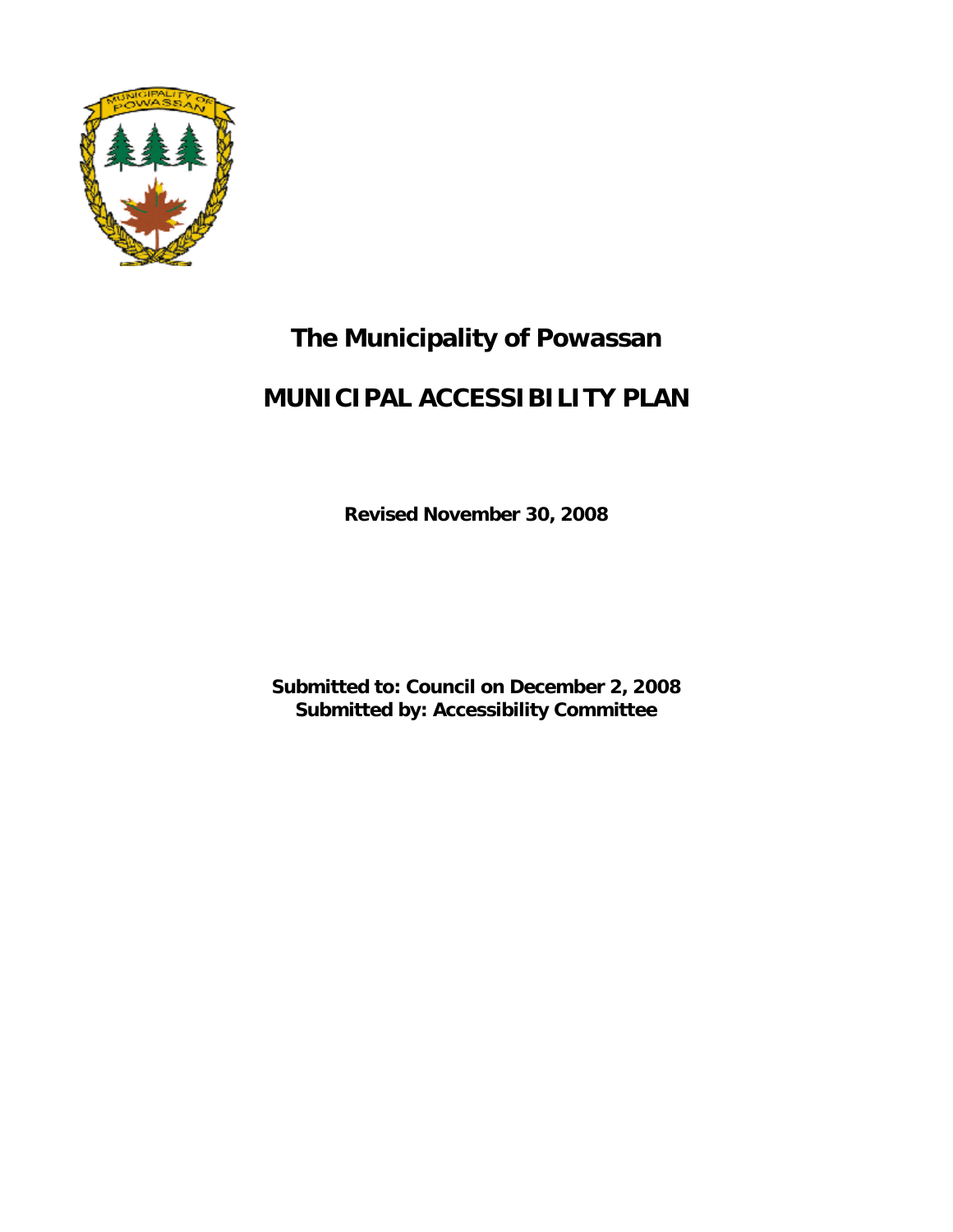# **TABLE OF CONTENTS**

- 1.0 Definition of a Disability
- 2.0 Background
- 3.0 Municipal Jurisdiction Participating in this Plan
- 4.0 Municipal Highlights
- 5.0 Consultation Activities
- 6.0 Plan Development Working Group
- 7.0 Barriers Identified in the Municipality (2008)
- 8.0 Decision-Making Review
- 9.0 Monitoring Progress
- 10.0 Annual Accessibility Plans

Schedule A - Past Barriers Identified and Addressed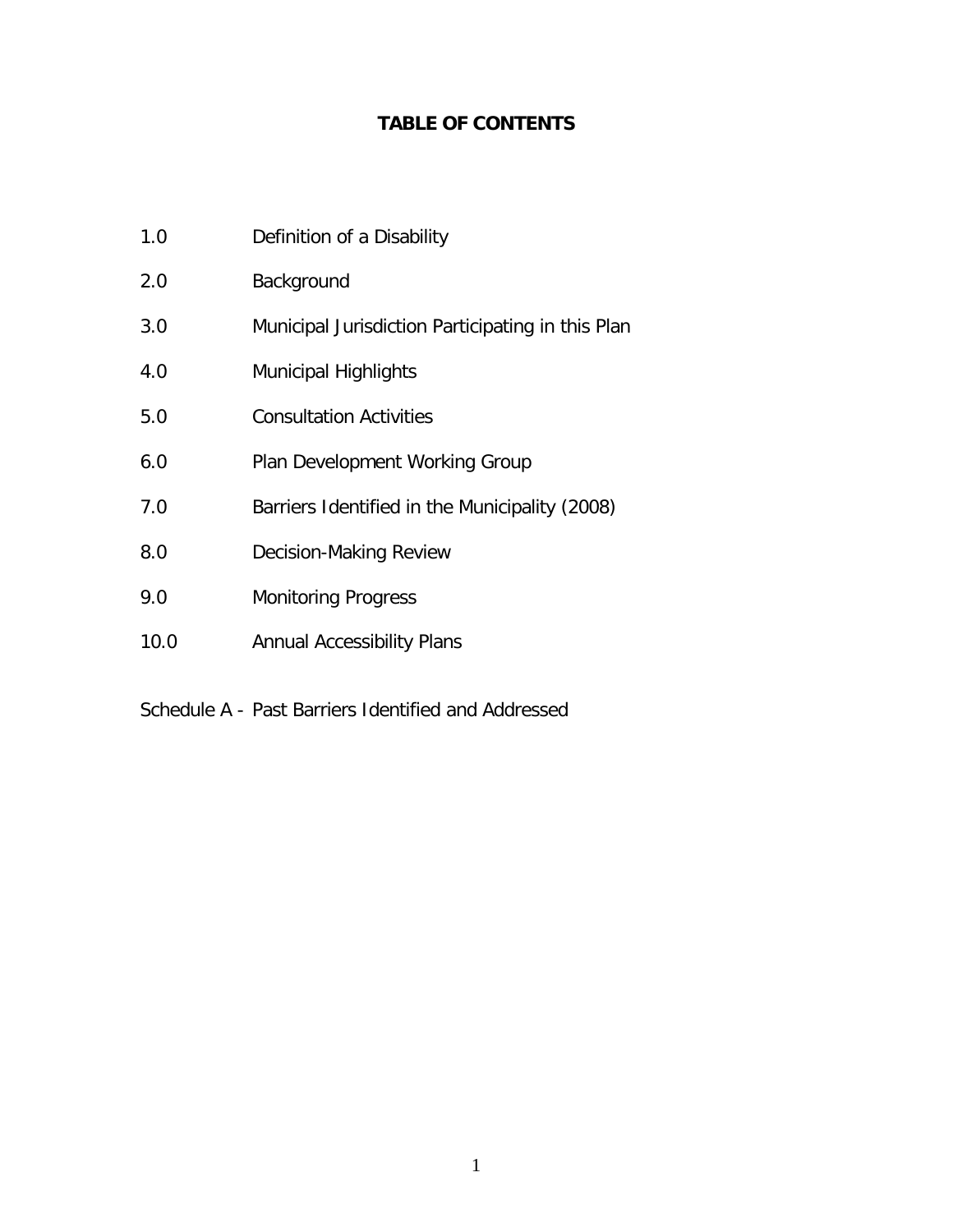# **MUNICIPALITY OF POWASSAN ACCESSIBILITY PLAN**

#### **1.0 Definition of a Disability**

## **Disability: The AODA definition:**

The AODA uses the definition that appears in the Ontario Human Rights Code. "Disability" is:

- (a) any degree of physical disability, infirmity, malformation or disfigurement that is caused by bodily injury, birth defect or illness and, without limiting the generality of the foregoing, includes diabetes mellitus, epilepsy, a brain injury, any degree of paralysis, amputation, lack of physical coordination, blindness or visual impediment, deafness or hearing impediment, muteness or speech impediment, or physical reliance on a guide dog or other animal or on a wheelchair or other remedial appliance or device,
- (b) a condition of mental impairment or a developmental disability,
- (c) a learning disability, or a dysfunction in one or more of the processes involved in understanding or using symbols or spoken language,
- (d) a mental disorder, or
- (e) an injury or disability for which benefits were claimed or received under the insurance plan established under the Workplace Safety and Insurance Act, 1997.

A disability may be visible or not visible.

# **2.0 Background**

Preparation of an annual Municipality Plan is a requirement of local governments in Ontario under the provisions of the Ontario with Disabilities Act (ODA), 2001 and the Accessibility for Ontarians with Disabilities Act (AODA), 2005. Legislation requires that municipalities with populations of over 10,000 establish an Accessibility Advisory Committee. The Municipality of Powassan, under Council's Motion No. 2002-243 established an Accessibility Advisory Committee in 2002.

# **3.0 Municipal Jurisdiction Participating in this Plan**

| <b>Municipality:</b> | The Corporation of the Municipality of Powassan            |  |
|----------------------|------------------------------------------------------------|--|
| <b>Address:</b>      | P.O. Box 250, 466 Main Street<br>Powassan, Ontario P0H 1Z0 |  |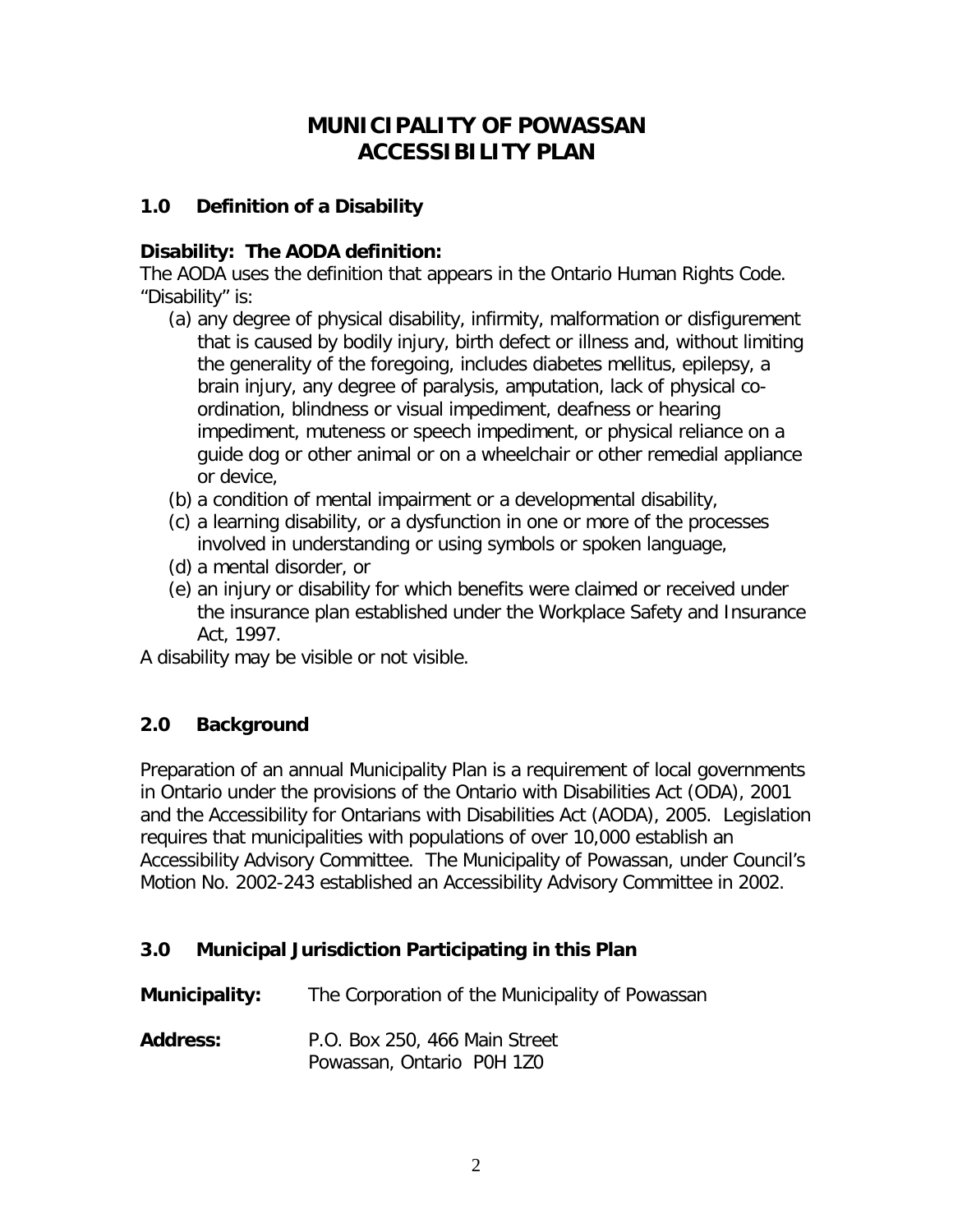#### **Key Contacts:**

Councillor Blair Beatty, Chairperson **Kimberly Bester-Melanson, Secretary** Accessibility Advisory Committee Accessibility Advisory Committee

705-724-2813 Phone, 705-724-5533 Fax [info@powassan.net](mailto:info@powassan.net) Email

Population: 3,278 1,349 Households

## **4.0 Municipal Highlights**

The Municipality of Powassan is located along the Highway 11 corridor, 30 kilometres south of the City of North Bay. The municipality was amalgamated on January 1, 2001 to include the former Town of Powassan, the Town of Trout Creek, and the Township of Himsworth South. The Municipal Office is located at 466 Main Street in the former Town of Powassan. Public Works buildings are located at 750 Main Street in Powassan. The municipality also has two arenas, two fire halls, a pool, a library, two parks, a municipal beach and boat launch, two seniors' halls, rental halls and other municipal buildings.

The Municipality of Powassan has a medical centre housing two family doctors, a dentist and a chiropractor. In Powassan there is a Seniors' apartment complex – The Pines, and the Eastholme Home for the Aged. In Trout Creek, there is the Lady Isabelle Nursing Home. There are two fire stations, one located in Powassan, Station 1, and one in Trout Creek, Station 2.

The Municipality of Powassan has a Recreation Committee which provides a variety of programs during the year. A program called "Get off the Couch" Campaign is geared to increasing the activity level of all ages of our residents. Through this program some of the programs offered include swimming lessons, aqua fitness, ball hockey, archery, and exercise classes. There is also a facility, DLB Academy, within the municipality which offers various recreational programs to residents, as well as an equestrian centre which offers recreational riding programs to residents, especially children.

#### **5.0 Consultation Activities**

In preparation of a municipal accessibility plan, each municipality is required to consult with people with disabilities for advice and recommendations.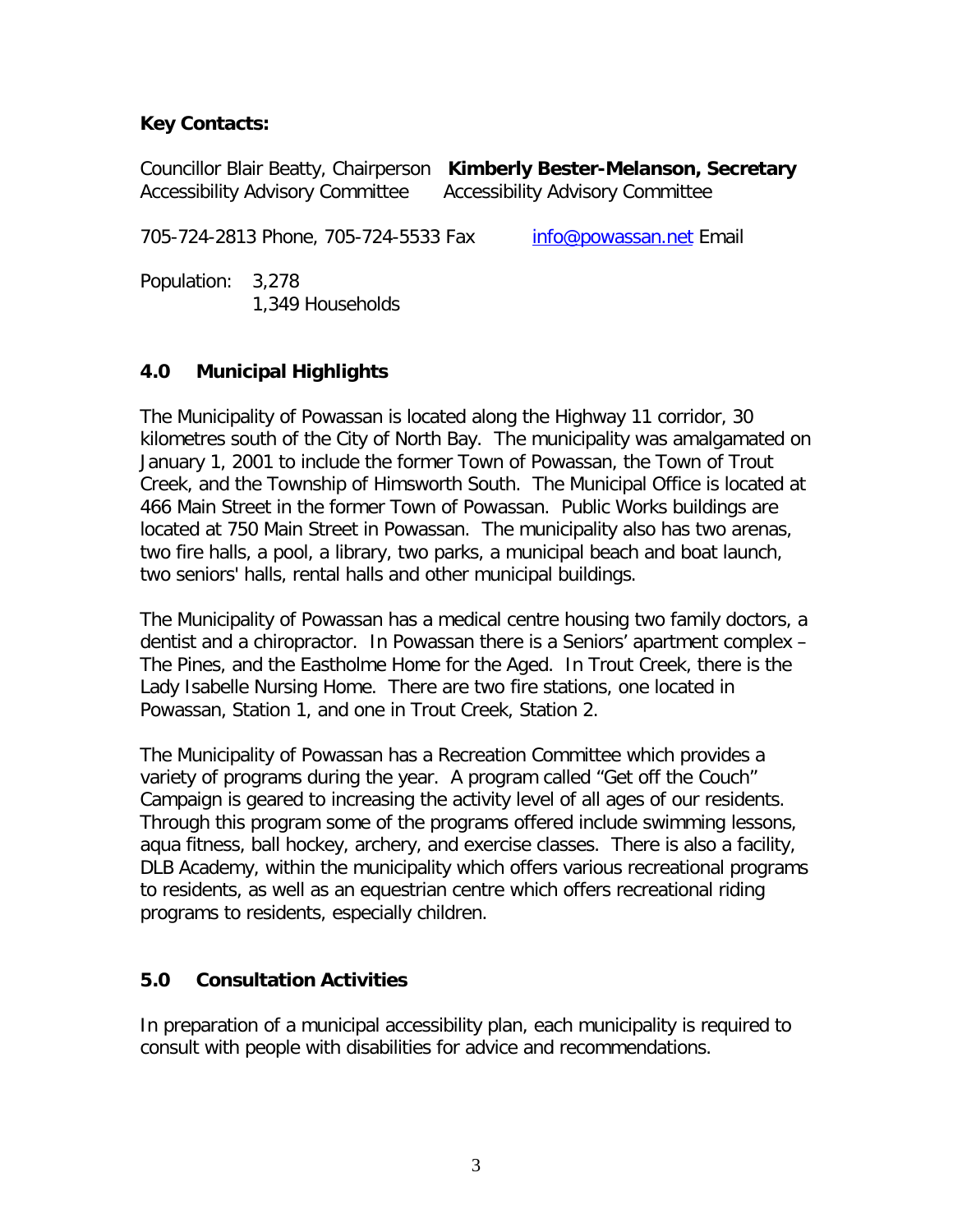## **Target Groups**

We targeted the general public, seniors and people with disabilities.

#### **Activities Conducted for Research**

A survey was provided directly to local senior's residences (Eastholme Home for the Aged and Lady Isabelle Nursing Home), for completion by residents, staff and visitors, and to local seniors' organizations (Golden Sunshine Club and Trout Creek Seniors) to encourage feedback from local seniors regarding what they see as barriers to accessibility and any issues that should be focused upon. This survey was also placed on the Municipal website and community channel and advertisements were put up throughout the municipality advising residents that the survey was available for completion at the municipal office or could be downloaded, completed and then dropped off at the municipal office.

Accessibility Advisory Committee members were also asked to identify any accessibility concerns that they were aware of.

The results of the survey, along with committee member identification of concerns, were used to create the list of priorities for the 2008 plan.

#### **Summary of Information Collected through Consultation:**

- Trout Creek Community Centre (TCCC) is in the process of improving accessibility to the outdoor portion of the rink (around ice surface) via Trillium funding to replace existing cement skirt. Focus will also be on ensuring that the back entrance of the arena provides easy access to this area.
- Disable Parking Spaces at Medical Centre would be better situated on outside edges of parking lot. It is difficult for people to get out of their vehicles and into a wheelchair because disabled parking spaces are right in front of the building, and other vehicles are parked closed by.
- The ramp leading in to the TCCC is accessible but the door leading into the building is not always unlocked. Installation of a buzzer might be a solution to this issue.
- The post offices in both Trout Creek and Powassan do not have automatic doors and are very heavy and difficult to open. There also isn't enough room between the two doors at the Powassan post office.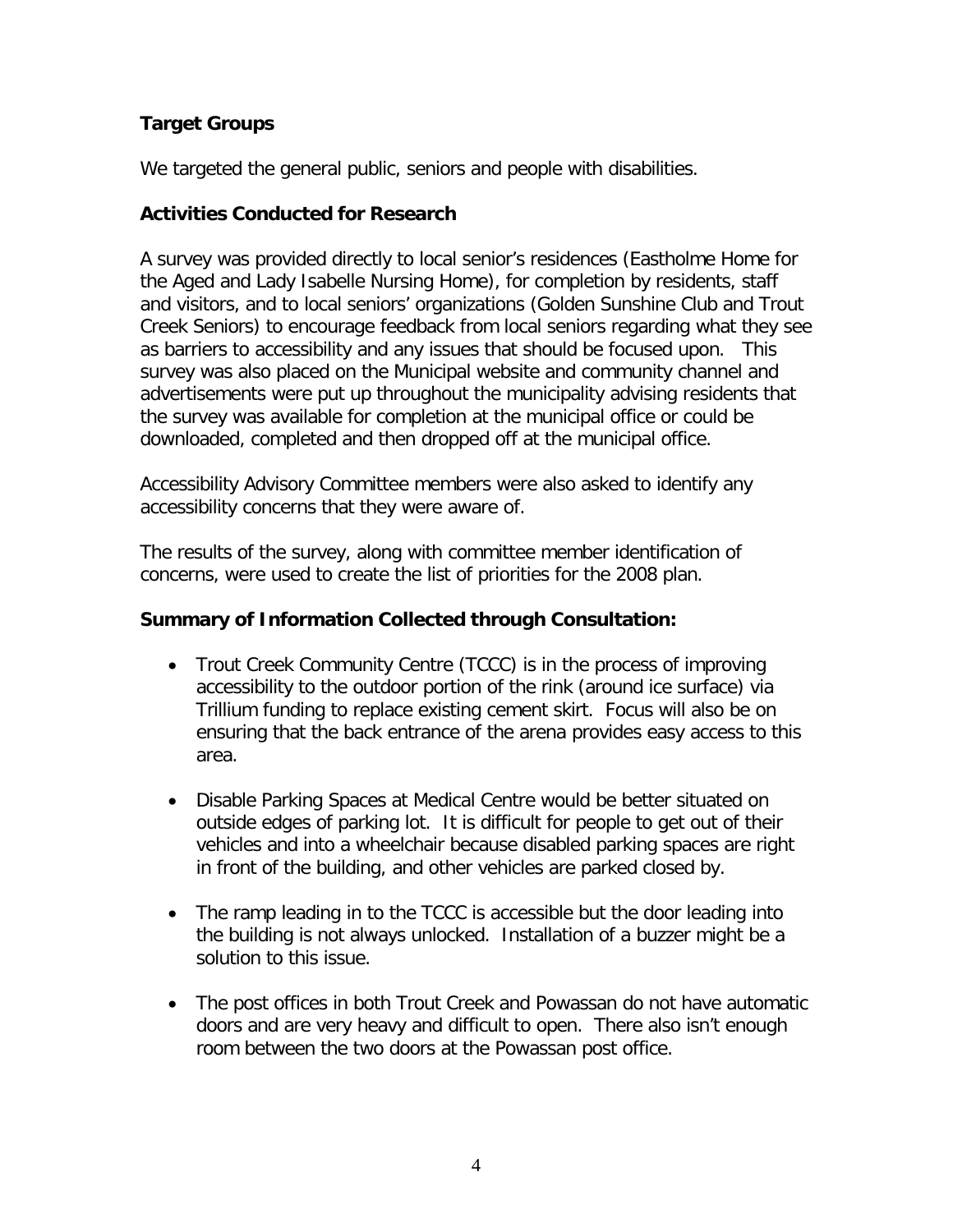- The Municipality may consider becoming a proponent to provide information/education to local businesses regarding their responsibility to ensure that they are in compliance with the Customer Service portion of the Accessibility Standard by 2010. Many businesses in our municipality are currently not accessible to all residents, or washroom facilities within businesses are not accessible – i.e. drug stores, grocery store, Clark House, insurance offices, some local churches. Consideration might also be given by businesses to having electronically operated doors installed.
- The counter in the reception area of the Municipal building is too high.
- Municipal elevator requires two staff members to operate.
- Steps inside municipal office are very narrow.
- There is no paved or bricked pathway to the gazebo from the sidewalk along Main Street and the gazebo itself is not accessible. This makes it difficult for those with mobility issues.
- There is no sidewalk or paved shoulder from the Pines to Big Bend Avenue, and seniors/pedestrians must walk on the road at this time.
- There is no accessible pathway from Eastholme to the soccer field at Glendale Heights.
- Disabled parking spaces within the municipality are often used by those without disabilities. Can we enforce this or is this a policing matter?
- Installation of a paved shoulder/sidewalk leading from Lady Isabelle in Trout Creek to either former Highway 11 or Highway 522 (Main Street) would make it easier for residents and their families to access local businesses, etc.
- Sidewalks in Trout Creek along Main Street are in very poor condition. Can these be repaired or replaced to make usage available to all, including those in wheelchairs and on scooters?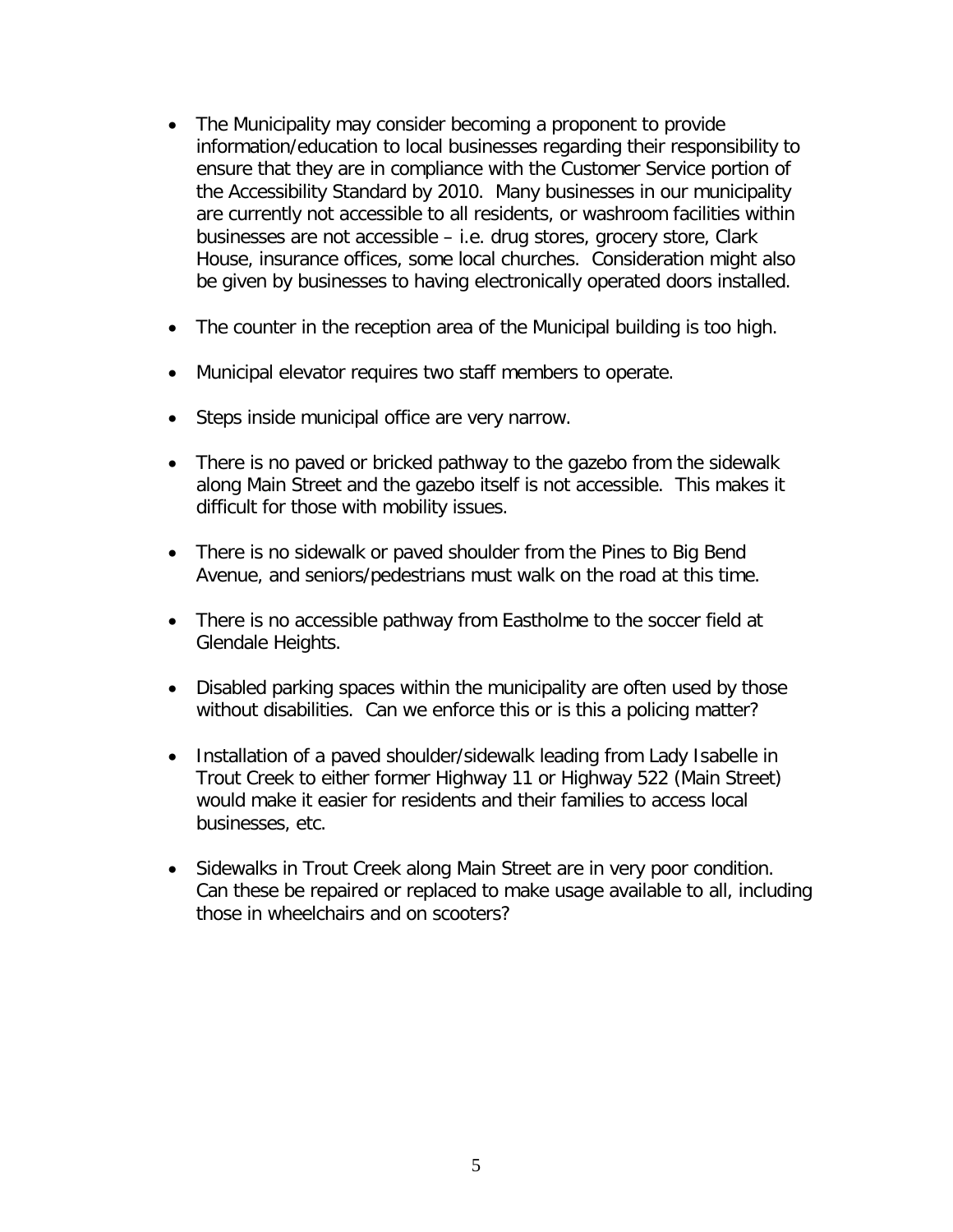| <b>Working Group</b> | <b>Mailing Address</b>     | <b>Phone Number/ Email</b>    |
|----------------------|----------------------------|-------------------------------|
| <b>Member</b>        |                            |                               |
| Beatty, Blair        | Box 250, RR 2,             | 724-3422                      |
|                      | Powassan, ON P0H 1Z0       | maplehill@sympatico.ca        |
| Busch, Burton        | RR 3, 695 Oakwood Road     |                               |
|                      | Powassan, ON P0H 1Z0       | 724 9080                      |
| Ewin, Oneita         | Box 3, 306 Sweezy St.W.    |                               |
|                      | Trout Creek, ON P0H 2L0    | 723-5735                      |
| Loy, Wendy           | Box 625, 109 King St.      |                               |
|                      | Powassan, ON P0H 1Z0       | 724-2872                      |
| Reichstein, Shaun    | Box 6, 515 Sweezy St.      |                               |
|                      | Trout Creek, ON P0H 2L0    | 723-1048                      |
| Topham, Laura        | 559 Main St.,              |                               |
|                      | Powassan, ON P0H 1Z0       | 724-1975                      |
| Young, Beverly       | c/o Angie Punnett, Box 122 |                               |
|                      | Powassan, ON P0H 1Z0       | 724-6760                      |
| Young, Kalvin        | As above                   | as above                      |
|                      |                            |                               |
| Bester-Melanson,     | Box 357, 409 Morrison St.  | 723 5036                      |
| Kimberly             | Trout Creek, ON P0H 2L0    | Kbester-melanson@powassan.net |

#### **6.0 Plan Development Working Group**

#### **Accessibility Advisory Committee Member Backgrounds:**

Three of the members have physical handicaps, so they have personal experiences to draw on. Mr. Busch is an amputee, having an artificial leg. Mr. And Mrs. Young have mobility concerns. The personal experiences with accessibility are helpful in reviewing the municipal buildings and programs. As well, Mr. Reichstein works at the Lady Nursing Nursing Home, so has daily contact with seniors and has knowledge of their accessibility concerns. Mrs. Topham's partner is in a wheelchair.

The Accessibility Advisory Committee meets every three months on the second Thursday of the month, at 2 p.m. at the Municipal Office in Powassan.

#### **7.0 Barriers identified in the Municipality (2008)**

Following are barriers which were identified in the Municipality of Powassan. Focus in the coming year will be on identifying ways to solve these issues.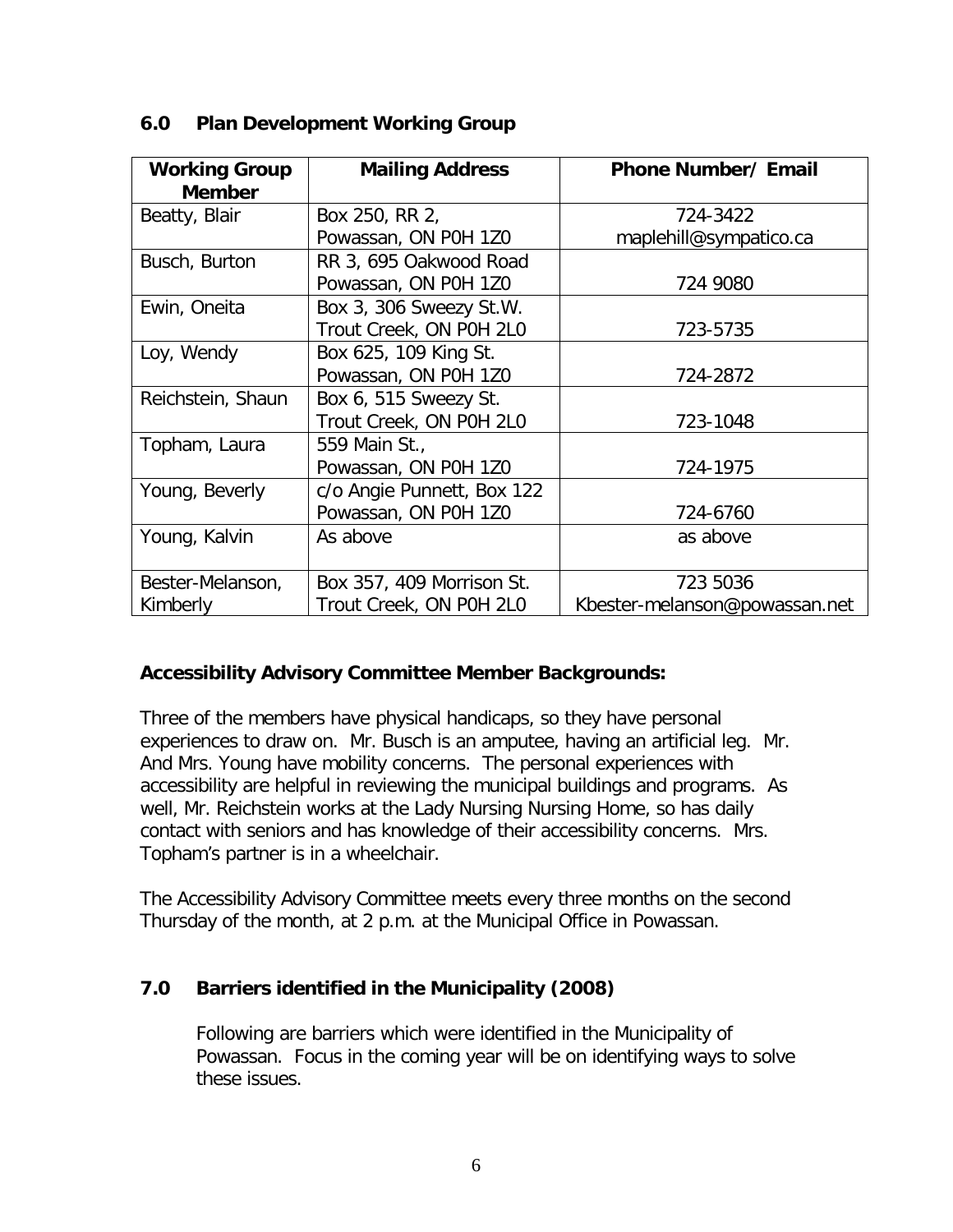- Use of disabled parking spaces within the Municipality of Powassan. Police Services Board to be contacted regarding enforcement options.
- Disabled parking spaces to be relocated at medical centre. (Done)
- TCCC Board to have rink skirt repaired in 2009.
- Options regarding having a portion of the counter made lower for easier customer service to be determined.
- MTO to be contacted to address sidewalk repair/replacement issues in Trout Creek and to inquire regarding feasibility of installing paved shoulder from Lady Isabelle.

## **8.0 Decision-Making Review**

The Accessibility Plan will be presented to Council for approval. Council will then deal directly with respective departments on any concerns which it deems need to be addressed.

# **9.0 Monitoring Progress**

The Accessibility Plan will include targets that are to be achieved within a specific time period (1-6 months, 7-12 months and 13-24 months). The working group will monitor projects identified to ensure that targets identified within the plan are achieved.

Appropriate departments will be followed up with and asked to report to the committee on the status of targeted projects. The community will also be monitored to ensure that concerns regarding accessibility are brought to the committee's attention and that necessary action is taken.

# **10.0 Annual Accessibility Plans**

Plans in the following years will focus on the targets achieved and work completed and will provide an update on the plans for the next year.